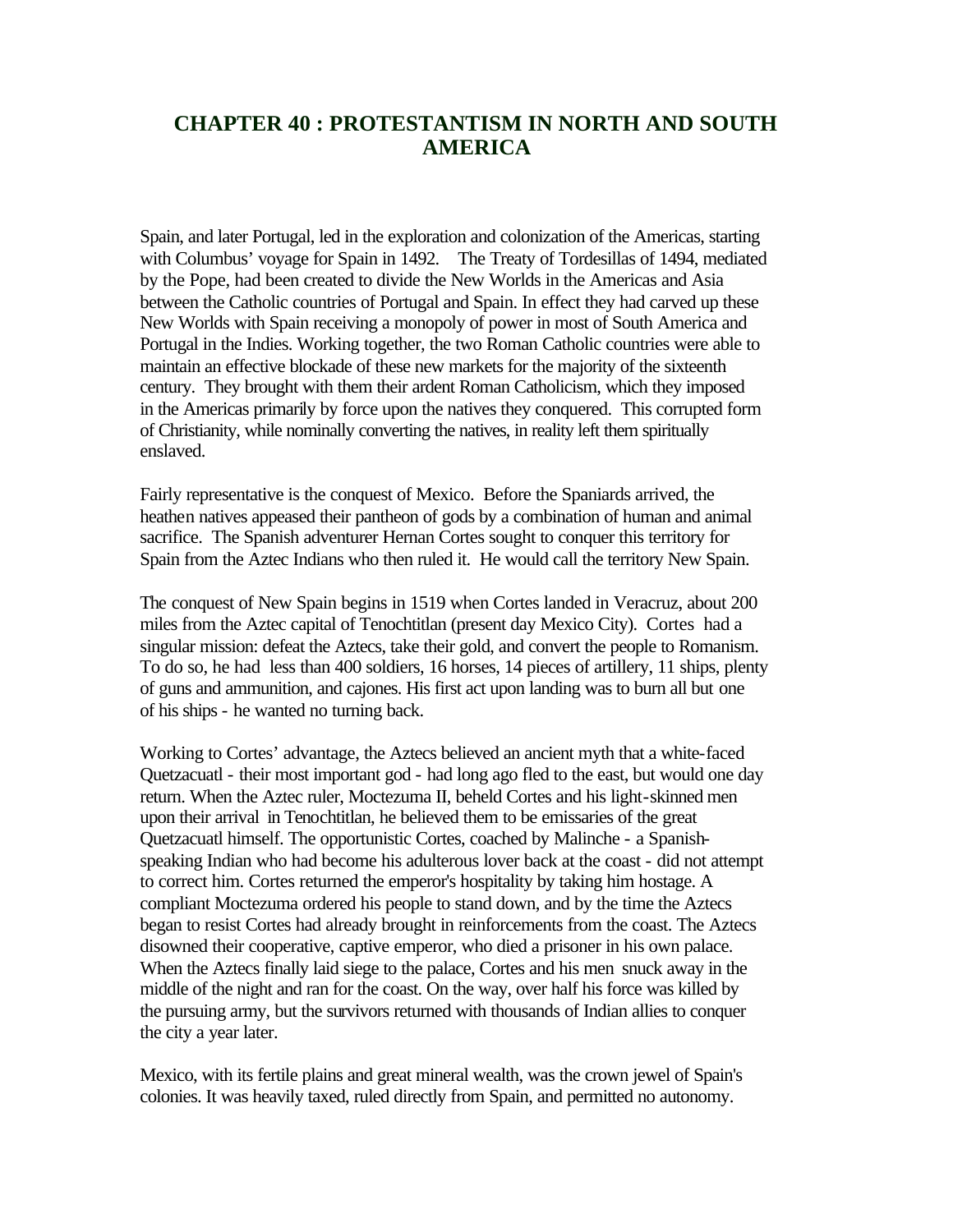The Spanish monarchs distributed land to settlers in the form of encomiendas (the predecessor to the hacienda), which were worked by Indian slaves that the settlers were charged to protect and convert to Christianity. Spearheading the Christian evangelization of the Indians were the Franciscans, who Cortes requested be sent for that purpose. The Franciscan missionaries spread out across Mexico with this purpose, and then into Central America in 1525. Baja California in Mexico was evangelized by Jesuits and Dominicans, while Franciscans concentrated their efforts in Alta California. The indigenous people from north to south were rapidly incorporated into the Roman Catholic Church.

As the Spanish conquered most of South America, Franciscan and other Roman Catholic missionaries came with them. The reign of the Incas in Peru was destroyed by the ruthless violence of Spanish conquistador Pizarro, who betrayed the king Atachualpa. The Incas were ready to accept the new conquerors and even to hand over their gold to them. Once the Indians were conquered, the Roman Catholic religious orders quickly went to work. Thus, the Franciscans were soon solidly founded in Peru, especially in Lima, where they had friaries and colleges. From the north of South America, the Spanish, and in turn the Roman Catholic faith, became dominant to the southern tip of South America.

Meanwhile, the Portuguese were the first European settlers to arrive in the area of Brazil in South America, led by adventurous Pedro Cabral, who began the colonial period in 1500. The Portuguese reportedly found native Indians – among whom cannibalism was common - numbering around seven million, but over time most of these either died out or intermarried with the colonizing peoples. Other Portuguese explorers followed Cabral, in search of valuable goods for European trade but also for unsettled land and the opportunity to escape poverty in Portugal itself. Sugar soon came to Brazil, and with it came imported slaves.

The Jesuits were able to spearhead missions in Brazil, due in large measure to Jesuit influence back in Portugal. Formal evangelization began in Brazil in 1549 with the arrival of six Jesuits under Father Manuel de Nóbrega, who accompanied Tomé de Sousa, the first governor general of Brazil. They built a church at São Salvador da Baía, as well as schools at Rio de Janeiro and São Paulo. They evangelized northern and southern Brazil. In the south, Father José Anchieta opened a school for Indians and authored the first grammar in a native language. The Jesuits built churches, schools, and seminaries. And Brazil became almost wholly Roman Catholic. Indeed, as in the rest of Roman Catholic Latin America, Protestantism was not tolerated.

The Jesuits, in fact, came to dominate Indian missions of the Roman Catholics throughout the Americas, although the Franciscan and Dominican monks were already established in the New World before them. The influence of the Jesuit Order was especially great among the indigenous peoples of Brazil, Ecuador, Colombia, Paraguay, Chile, Mexico, Peru, Guatemala and Haiti. By the seventeenth century the Jesuit Order was the foremost cultural organization and one of the strongest economic and political forces in the entire colonial wor1d.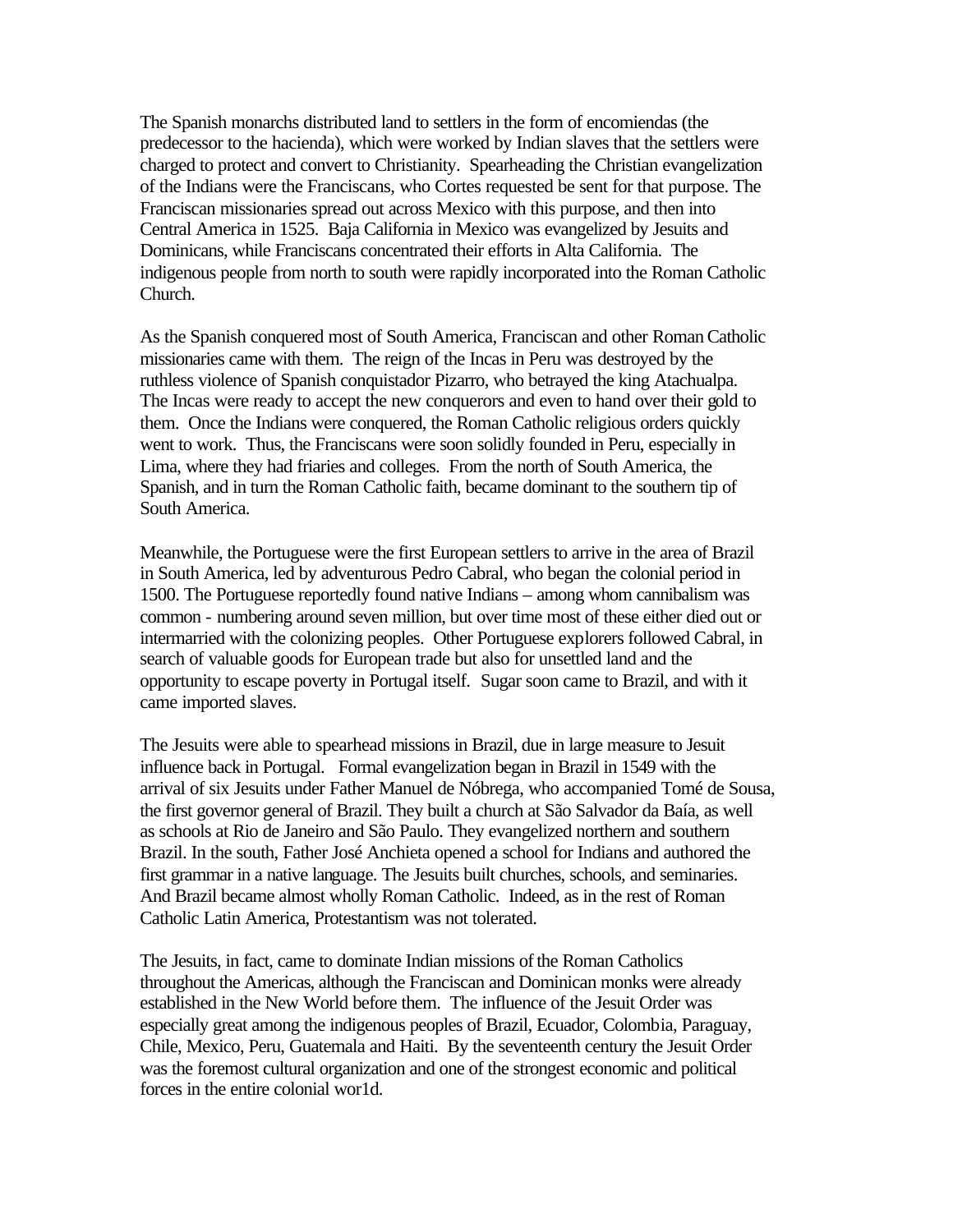The Jesuits were inspired to establish their own social order by English Romanist Thomas More, who published his *Utopia* in 1516. The Jesuit Fathers set up "model" communities of indigenous peoples in the wilderness of Brazil, Colombia and Paraguay. These communities reflected the Jesuits' sense of organization and self-discipline. These "reductions", as they were called, were actually communal farms. In Paraguay the Jesuits gathered up to one hundred thousand Guarani into the reductions. By 1607 the number had grown to one hundred and five thousand. The Jesuits by necessity felt that they had to isolate their community from the neighboring Spanish and Portuguese colonies, who would have otherwise employed the Indians as slaves on their plantations. As long as the Crown sponsored them, the Jesuits avoided interference from the authorities. The success of the communal reductions resulted from tight organization. Each mission was under the rule of two priests who were responsible for discipline, development and welfare. There was no capital punishment, although flogging was inflicted for such offenses as drunkenness. The worst punishment at these missions was life imprisonment, meted out only in the severest cases. The reductions were divided into the Fields of God and the Fields of Man. The Fields of God were worked by all of the Indians together, whereas the Fields of Man were parceled out for individual use by the Indians. The crops produced in the Fields of God were owned by the commune, whereas the crops gathered in the Fields of Man were kept by the individual farmers. Once the Jesuits gathered the Indians into the relative security and isolation of the reductions, the process of conversion and reinforcement of Christian doctrine took place. Sometimes the Jesuits resorted to trickery and appealed to the Indians' idolatry to reinforce Christianity. For example, in Paraguay the priests exploited the Indian's idolatry by standing inside of a wooden statue and shouting orders to them. The Jesuits also used the theater, already developed by Franciscan and Dominican monks. At that time the theater was an integral part of Romish European religious festivals, although generally rejected by reformed Protestants and the early Christian church. Theater was used to attract and amuse the Indians. Dances of Indian and African origins were blended into the mysteries of the new religion. The purely African communities instantly accepted the school of the Jesuit theater and learned from it. In this and other ways Roman Catholicism was firmly planted.

Although late out of the starting block, Protestants made their own efforts to colonize and evangelize the Americas during the era of Protestant Reformation. The initial efforts, however, were generally short-lived.

One of the most notable of these early efforts was spearheaded by the illustrious Admiral Gaspard de Coligny, the leader of the French Huguenots, whose career we had studied in a previous chapter. When Philip II issued a proclamation ceasing Spanish colonization efforts in Florida, Coligny sensed the opportunity this void in Florida opened to the French. As the trusted maritime advisor to French King Charles IX, he was able to persuade Charles IX to compete with Spanish and Portuguese colonization in the Americas, by allowing a French Huguenot settlement in Florida.

Accordingly, in 1562, Jean Ribault was sent by France to explore the New World, and on May 1 his ships entered the River of May, now known as the St. Johns River. His men erected a column near the river's mouth claiming Florida for France. In 1564, when the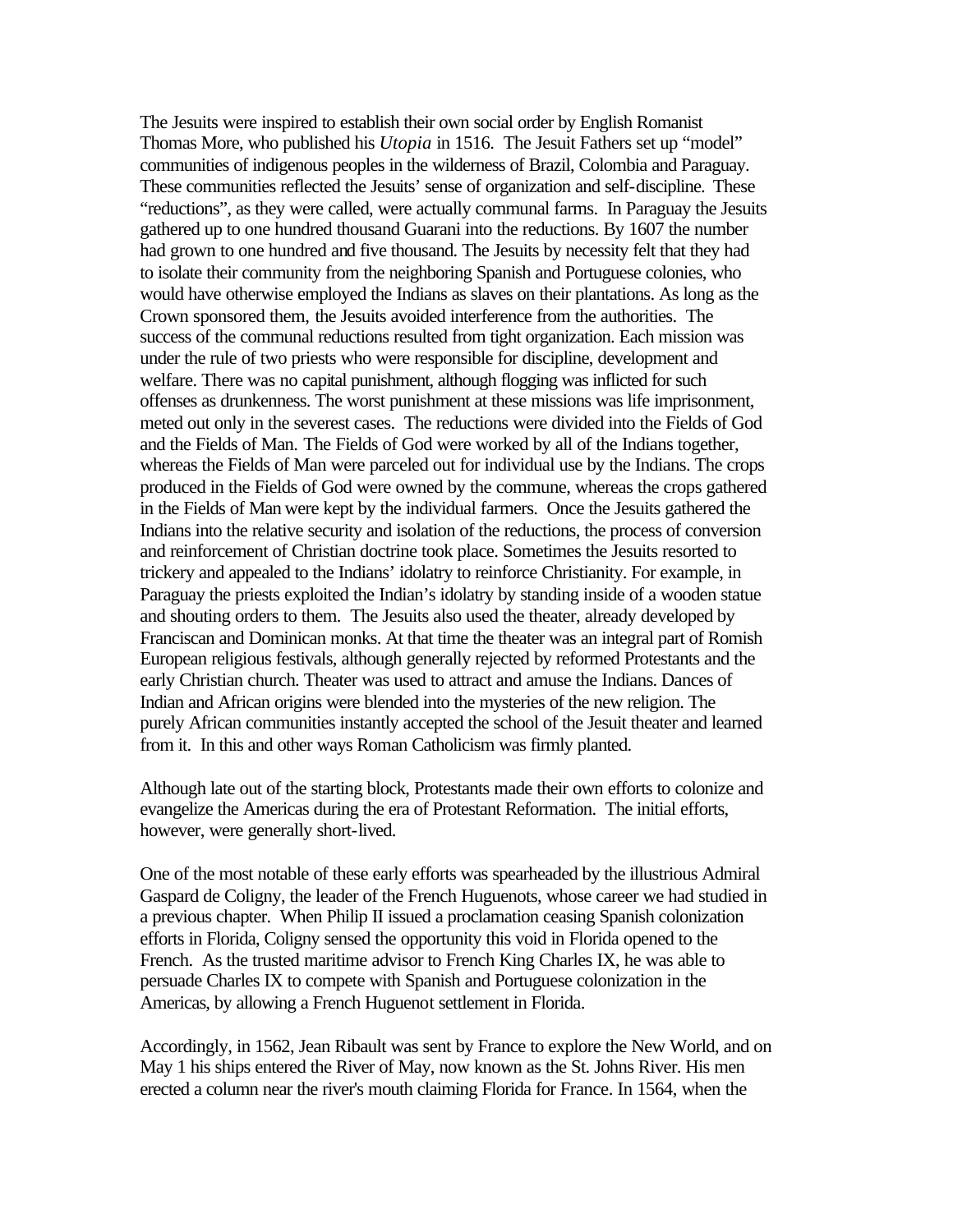French civil war subsided, three vessels left France under the leadership of Huguenot Rene de Laudonniere to settle in northeast Florida. The ships arrived at the River of May in June, where they were welcomed by the native population, the Timucuans. A triangular fort was constructed near the river shore and small thatch buildings were constructed to house the settlers. The area was named "la Caroline" in honor of France's 14 year-old king, Charles IX. Life in the colony turned out to be difficult. The French colonists were unskilled in growing crops or gathering their own food and instead relied upon the Timucuans. The climate was very different from that of France and the people began to suffer from disease and starvation. The people began to complain and some even mutinied, stealing a vessel and sailing south. However, much to the colonists' relief, Jean Ribault returned to Florida in September 1565 with more soldiers, settlers and much needed supplies.

But it wasn't long before Spain reacted to the French presence in Florida. Pedro Menendez de Aviles received orders to drive the French out of Florida. He scouted the mouth of the River of May and attempted to capture French ships. When that failed he sailed south and established St. Augustine as his base. Ribault tried to sail after the Spanish, but a large storm drove his ships too far south. Menendez decided to take advantage of Ribault's troubles and marched 500 men overland towards Fort Caroline.

Since the French fleet had gone south to try to attack the Spanish, la Caroline was left with only a few able-bodied soldiers. Due to poor weather, the captain sent his guards to their houses, leaving the fort defenseless. Very early that next morning, September 20, 1565, the Spanish attacked. When the Spanish burst into the fort, Laudonniere and his men fought as hard as they could but were overwhelmed. The battle only took one hour. Over 140 Frenchmen had been killed, the women and children spared at Menendez' orders. The fort was renamed San Mateo and some Spanish soldiers remained behind, while the Spanish and their prisoners returned to St. Augustine.

A few days later Menendez found the survivors of the French fleet, which had been largely destroyed by the storm. The French soldiers and sailors, helpless and hungry, were trapped at an inlet. Ribault and those who had escaped the shipwreck, about 350 in all, asked for terms of surrender. Menendez said they must trust themselves to his mercy. It appears he swore an oath to spare them. Two hundred who distrusted him fled into the wilderness. The rest surrendered. Ribault reminded Menéndez that Spain and France were at peace. That mattered little to the cruel Spaniard. Menéndez wrote the king: "I had their hands tied behind their backs and themselves put to the sword. It appeared to me that by thus chastising them, God our Lord and your Majesty were served. Whereby this evil sect will in future leave us more free to plant the gospel in these parts." The massacre site still bears the name Matanzas, which means "slaughters." Soon after France abandoned its interests in Florida, leaving the land in Spanish hands.

Another short-lived Huguenot colony was founded in Brazil. There, French Huguenots established themselves (1555) on an island in Rio de Janeiro harbor. But they were routed in 1567 by a force under Mem de Sá , who then founded the city of Rio de Janeiro.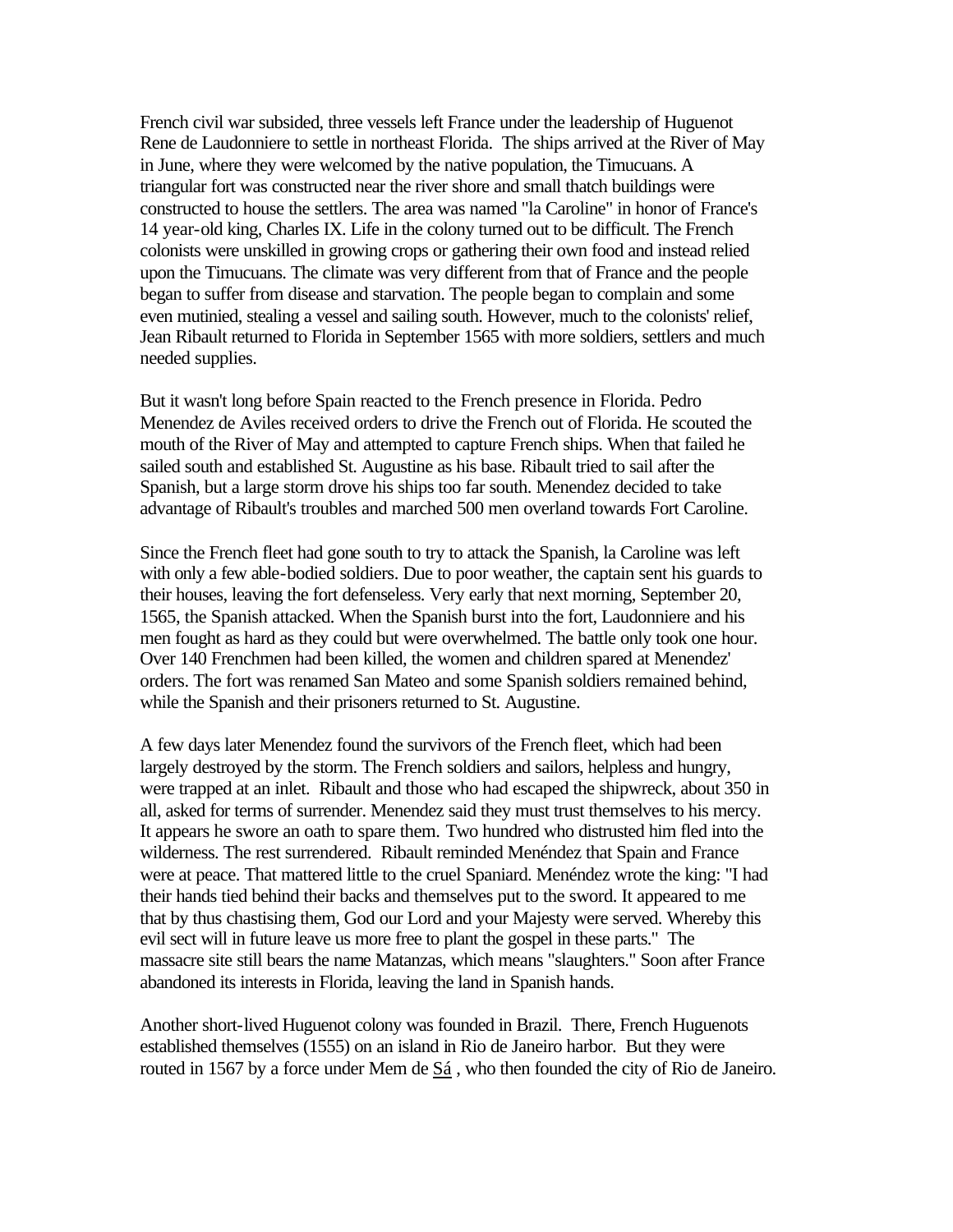At this same time British geographer Richard Hakluyt was encouraging Britain to colonize the Americas. The first reason he offered in his "Discourse of Western Planting" was the proclamation of the reformed Christian gospel among the indigenous peoples. His second reason was the protection of English traders, who were forced by the Spanish to remove their Bibles when traveling in these territories. Sir Humphrey Gilbert and Sir Walter Raleigh sought to establish English colonies in North America, with those objectives, as well as commercial interests, in mind.

But the first British venture to establish a permanent colony in North America was undertaken by the Virginia Company. In 1607 they started a colony in Jamestown, Virginia under Captain John Smith. Despite many hardships, this colony survived. And one of the early Indian conversions to Protestant Christianity was the princess Pocahontas, who married John Rolfe. The reformed Church of England became the established church of the colony.

In 1620 another English settlement was established in Massachusetts. It was even more reformed than the settlement in Virginia. Indeed, the Pilgrims who settled in this Plymouth Plantation in Massachusetts did so precisely because they sought to establish a church more thoroughly reformed than the Church of England. They agreed with the Church of England concerning the doctrines of grace, but wanted the worship to be more closely regulated by scripture. King James had consented to their colonial effort, under the sovereignty of the English Crown. Their Mayflower Compact recognized the reformed Christian character of the colony from the outset.

Joining the Pilgrims of Massachusetts in 1630, the Puritans greatly added to their numbers. Theirs was called the Massachusetts Bay Colony. Like the Pilgrims, they wanted a more thoroughly reformed church than the English monarch would permit in England. So with their charter from the Crown, they established a reformed and puritan colony. It was formed as a Bible Commonwealth, where the Ten Commandments would be applied and enforced. Reformed Christian education was important to them, so they established Harvard College and other schools for their youth. The first book they published was the Bay Psalm Book. This psalter was the hymnal for their public worship.

From these outposts in Massachusetts, the Puritans spread out across New England and beyond, exercising significant influence over the English colonies in America. New Puritan colonies in Connecticut, Maine, and elsewhere rapidly formed. And the population of the Protestant English-speaking colonies rose rapidly in comparison with the French Roman Catholic colony based in Quebec, which was begun by Champlain in 1608. French colonists more typically consisted of fur traders and Roman Catholic missionaries, whereas the English came as families wanting to settle and farm the land.

Nor did the Puritans forget that one of their primary missions was the evangelization of the Indians in the Biblical gospel. Puritan Governor John Winthrop, along with the other puritan leaders, had a vision for the puritan colony as a "shining city upon a hill". It was Rev. John Eliot who especially led in the missions effort to the Indians.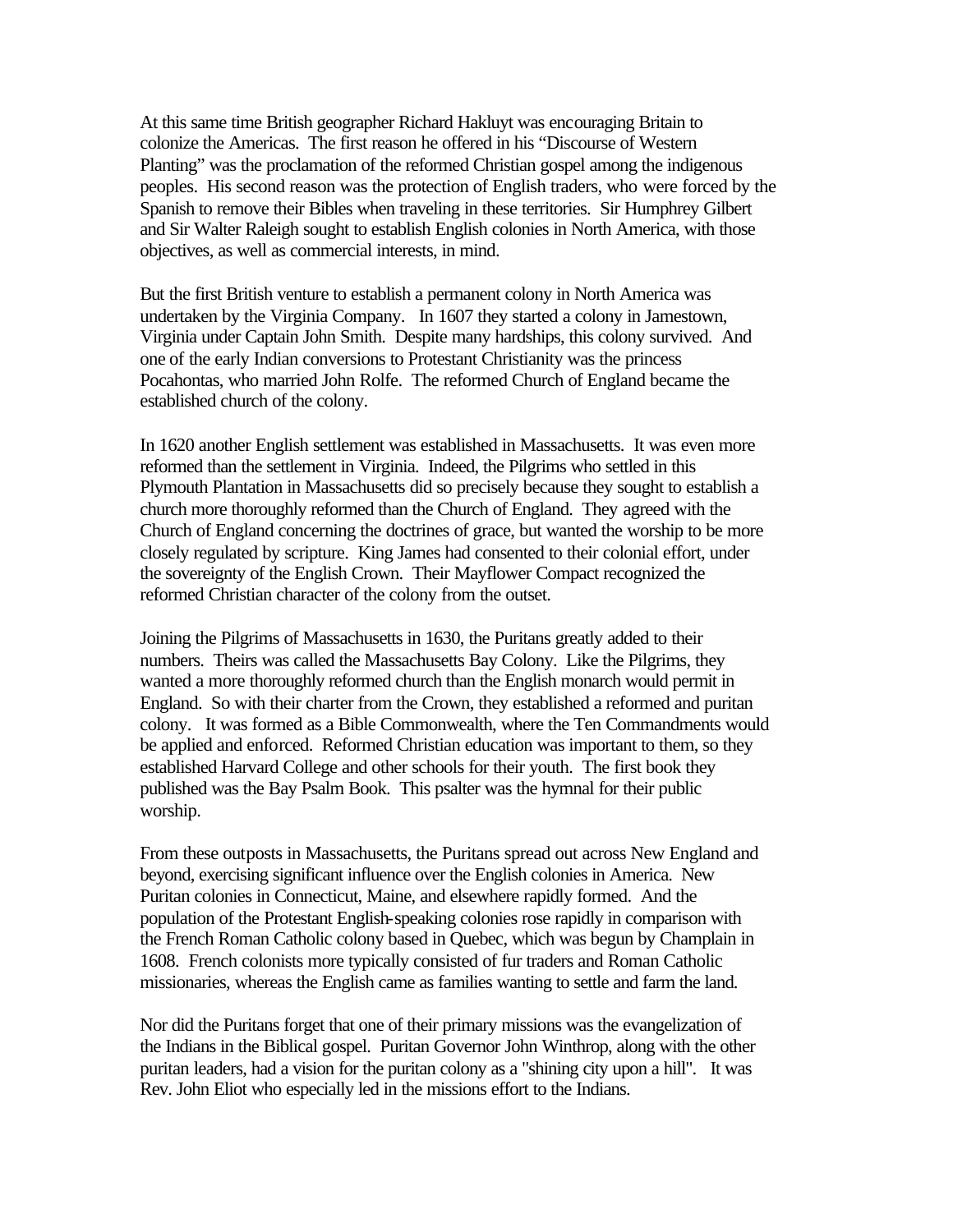John Eliot preached the gospel to the Indians, and he helped organize churches of those who converted to the Christian faith. He prepared scriptural rules of conduct for the Christian Indians to follow. He wrote tracts explaining the mission enterprise among the Indians. One tract, *The Day-breaking, if not Sun-rising, of the Gospel with the Indians in New England* (1647), notes some of the points of public and private conduct drawn up by Eliot: monogamy to be the rule, the Lord's Day to be strictly observed, no more lying with a beast in fornication, etc. He translated the Bible into the language of the native Americans where he ministered.

Eliot, along with Puritan New England and reformed Christians in general in this era, were not only concerned that individuals be converted and joined to sound churches. He was also interested in the formation of Christian civil society, ordered according to God's word. Accordingly, he helped organize the Indians into reformed Christian "praying towns". The political blueprint for the Indian towns was spelled out in his book *Christian Commonwealth.* Many such towns formed, becoming beacons of Christian light.

The Puritan Parliament back in old England (called the Long Parliament at this time) was quite interested in this evangelistic work among the North American Indians. Consequently, they published an Act for 'The encouragement and advancement of learning and piety in that quarter'. The Act created a benevolent corporation called 'the President and Society for the Propagation of the Gospel in New-England'. It collected and disbursed funds for the evangelistic work among the Indians.

Other English colonies besides these formed in the Americas, serving as venues for the Protestant gospel to run and have free course. For instance, Bermuda was first settled in 1609 by shipwrecked English colonists headed for Virginia. The group of colonists was led by Sir George Somers, and stranded on the islands for 10 months. Their reports aroused great interest about the islands in England; initially, the Charter of the Virginia Company was extended to include them, but in 1615 King James granted a charter to a new organization, known as the Bermuda Company, which ran the island until 1684. About 60 British colonists arrived in 1612 and founded the town of St. George, the oldest continuously inhabited English-speaking settlement in the Western Hemisphere. Representative government was introduced to Bermuda in 1620, and it became a selfgoverning colony.

Another promising colony was located in the Caribbean: Barbados. The first British settlers arrived in 1627. The Puritans had even considered settling in this region, but eventually decided upon Massachusetts instead. While yet under British sovereignty, Barbados obtained its own House of Assembly in 1639, making it the third-oldest legislative body in the Western Hemisphere, preceded only by Bermuda's legislature and the Virginia House of Burgesses. Here, like Bermuda, Protestantism was the established faith, and the civil authorities sought to enforce both tables of the Ten Commandments.

Other English colonies founded in this era in the Americas included Tobago, Montserrat and Antigua, British Honduras, as well as others.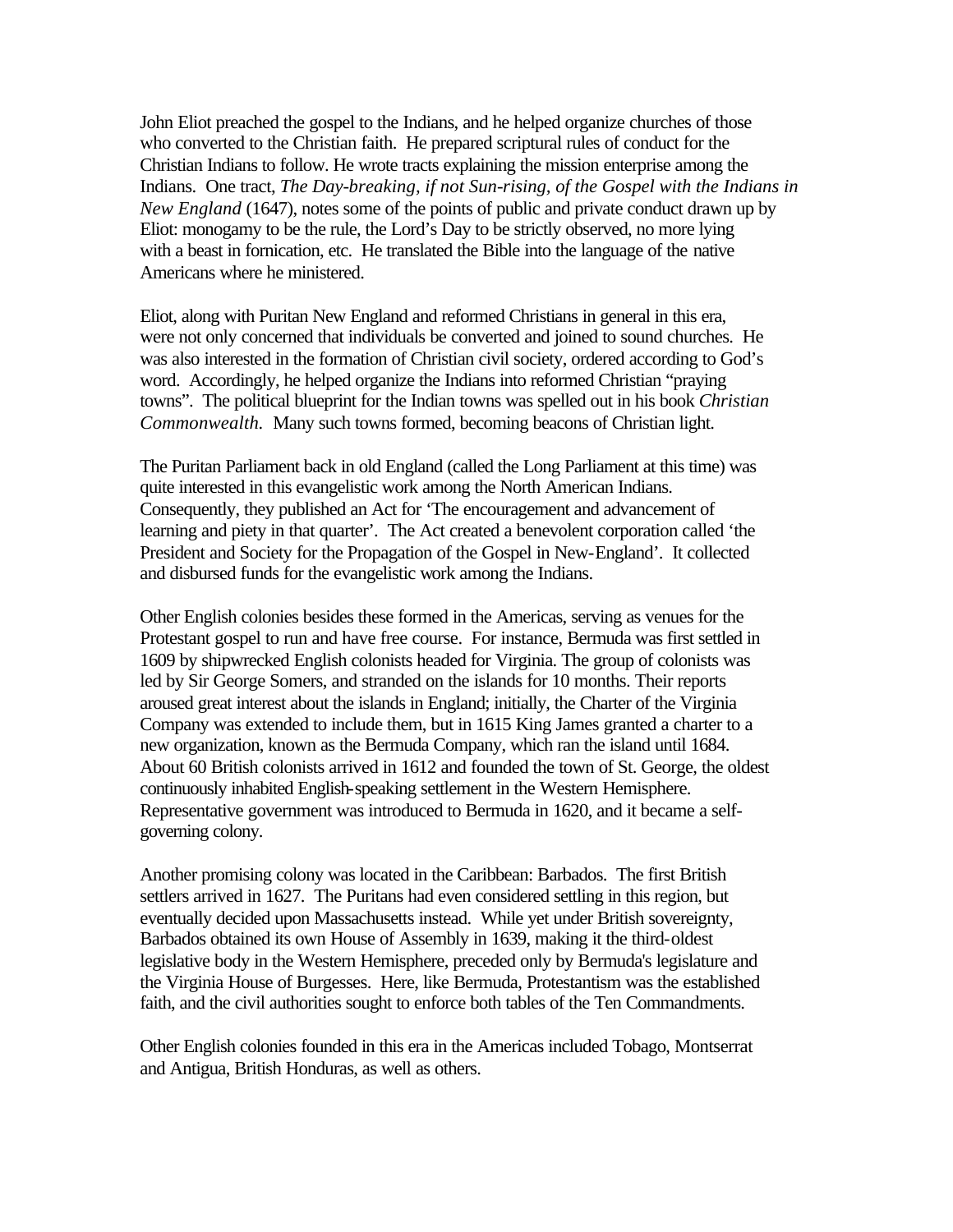At the same time, Dutch Protestants were also establishing colonies in the Americas, spearheaded mainly by the Dutch West India Company. These were typically more commercial ventures than religiously motivated endeavors. Nevertheless, they too provided opportunity for the spread of the Protestant gospel, as Protestant settlers brought the gospel with them.

The Dutch West India Company was chartered by the States-General of the Dutch republic in 1621 and organized in 1623. Through its agency New Netherland was founded. The phenomenal success of the Dutch East India Company was an influential factor in its establishment. The United New Netherland Company, which had been trading around the mouth of the Hudson River for several years, was absorbed into the new company. By the terms of the charter no citizen of the Netherlands could trade with any point on the African coast between the Tropic of Cancer and the Cape of Good Hope or on the American coast between Newfoundland and the Straits of Magellan without the company's permission. The company was responsible to the States-General in larger matters, such as declaring war, but otherwise had almost complete administrative and judicial power in its territory.

The Company built Fort Orange (1624) on the site of Albany, N.Y., Fort Nassau (1624) on the Delaware River, Fort Good Hope on the site of Hartford on the Connecticut River, and finally Fort Amsterdam (1626), on the southern tip of Manhattan Island, which was the nucleus of the settlement called New Amsterdam, now New York City. England could not then afford to antagonize the Dutch because of wars with France and Spain and so permitted the Dutch settlement to be made on lands that England claimed. Dutch settlers poured into these settlements, and the Dutch reformed church became the established church in them.

The company was also interested in taking Brazil from the Portuguese. This it successfully did to a great degree through the end of the era of Protestant Reformation, but soon thereafter the project was abandoned. The territory which the Dutch captured and controlled was in the northeast of Brazil. John Maurice of Nassau, a prince of the house of Nassau-Siegen and grandnephew of William the Silent, administered the territory as its governor-general. Regrettably, he continued the practice of slave labor which had been established in Brazil by the Portuguese. In order to insure the supply of slave labor, he seized several Portuguese strongholds on the Guinea coast of Africa. An able administrator, John Maurice consolidated Dutch rule in Brazil. He built up the state of Pernambuco and rebuilt the city of Recife. He supported science and arts in the colony: pioneering studies on the botany, zoology, and diseases of Brazil were published by his court physician and a German naturalist, while artists including Frans Post painted Brazilian scenes. But rising Portuguese hostility and Dutch criticism of his expenses led him to request he be recalled in 1643. But the Dutch continued their effort in South America.

Overall, the rising power in the Americas by 1648 was with the Protestants and not the Roman Catholics, despite the many setbacks along the way.